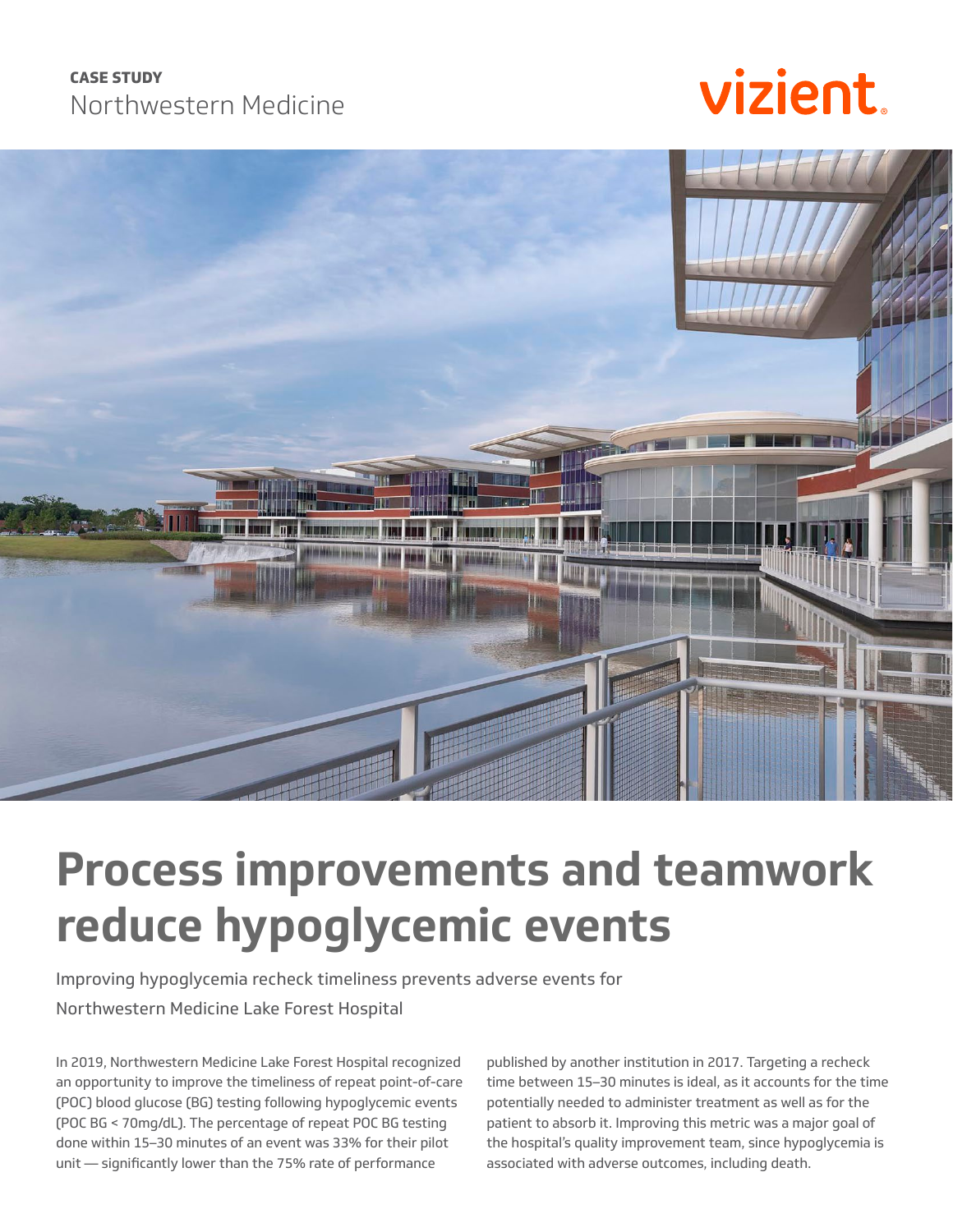Lake Forest Hospital's quality improvement (QI) team recognized the opportunity to improve and joined a Vizient Learning and Action Network collaborative focused on patient safety. The team, led by Shannon Hale, performance improvement program director, developed a project charter and focused its efforts on one patient unit as a pilot for what they hoped could ultimately extend across their entire hospital system. The team's goal was to increase the frequency of hypoglycemia rechecks within 15–30 minutes on the pilot unit from 33% to 75% among hospitalized patients (inpatient and observation) aged 18 or older by the end of fiscal year 2020.

### A team approach

Lake Forest Hospital's QI team implemented a proven quality improvement methodology, known as DMAIC (define, measure, analyze, improve, control), which began with tracking glucometric data in Northwestern Medicine's enterprise data warehouse. This revealed an area of opportunity in the timeliness of hypoglycemia rechecks at their hospital — this workflow was also considered a good candidate for process improvement due to its narrow scope and measurability.

The QI team then partnered with nursing leadership, who supported this initiative and facilitated the development of a strong working relationship with the pilot unit's nursing team. Starting in November 2019, the QI team "went to Gemba" to perform observations on multiple nursing units, interviewed numerous staff members and held focus groups with the pilot



**Above:** Pictured is the team that drove improvement. From left: **Rohangiz Ayrempour,**  MSN, RN, RN-BC, Nurse Manager, Medical/Oncology D2, **Alice Jacob,** MD, Internal Medicine/Hospitalist, **Anthony Pick,** MD, CDE, ABOM, Director of Endocrinology, LFH, **Simona Balu,** MD, Internal Medicine/Hospitalist, **Brandon Daley,** MD, Clinical Quality Leader, **Rachelle Dizon,** BSN, RN, CMSRN, Clinical Practice Specialist, and **Christy Martinez,** BSN, RN, CMSRN, Clinical Practice Specialist.

### Lessons learned

Northwestern's QI team recommends the following approach for achieving similar results with a targeted quality improvement project:

### Start with data

Northwestern leveraged its analytics resources to develop glucometrics, which enabled the QI team to identify this area of opportunity.

### Involve staff to gather feedback and ideas

It is essential to have "the voice of the customer." From the start, Northwestern's QI team partnered with nursing leadership and staff of its pilot unit to facilitate early buy-in and sustainable improvement.

### Apply proven QI methodology

Northwestern used many established tools, along with the education and methodology of Vizient's collaborative process, to systematically approach quality improvement.

### Hardwire changes to facilitate sustainability and spread

After achieving success through a manual process that relied on staff setting timers, Northwestern is now automating the process within its EMR.

# vizient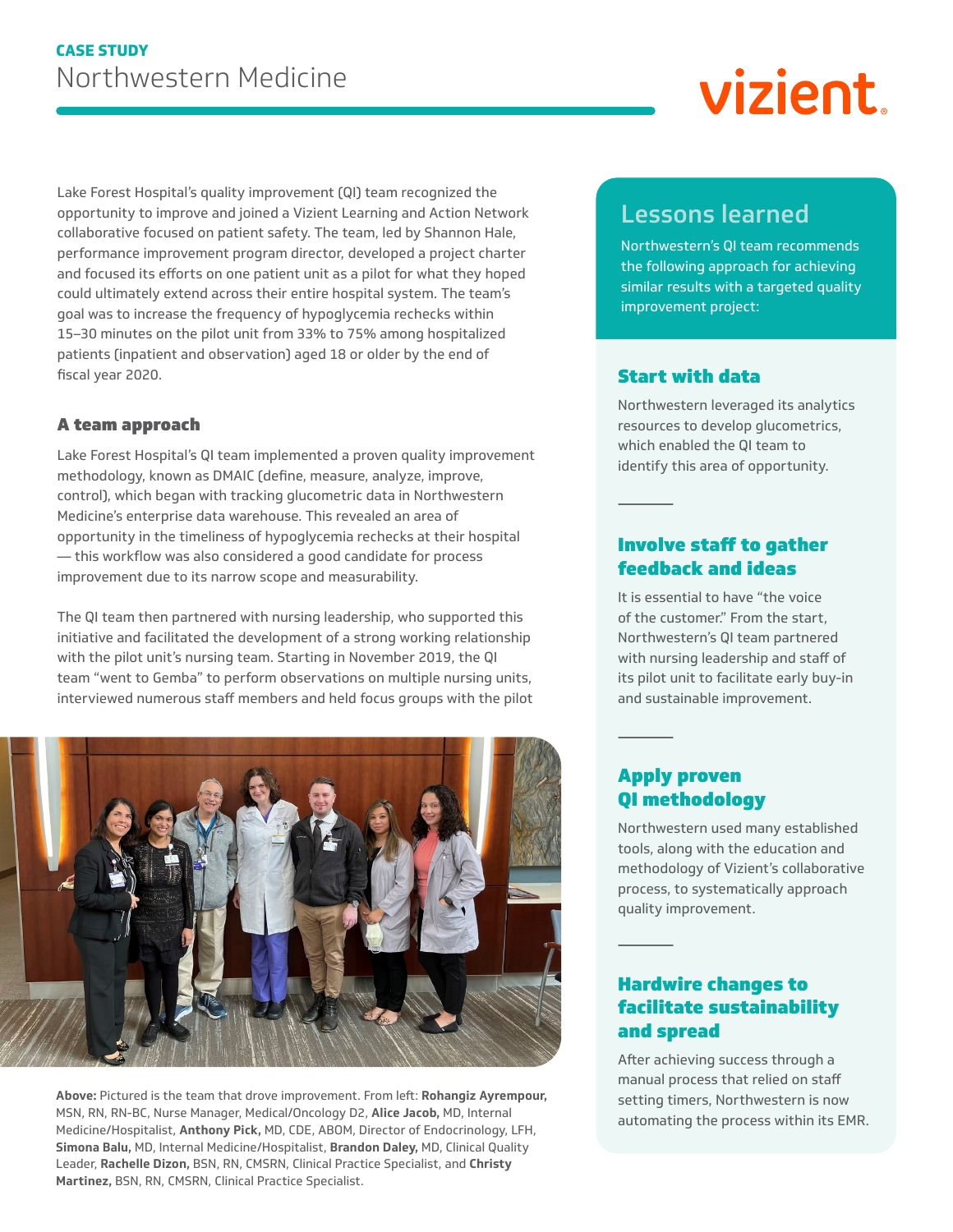### **CASE STUDY** Northwestern Medicine

## vizient.

unit's staff. Using this information, the QI team constructed a process map that identified timekeeping as a key vulnerability; there was no mechanism in place to remind staff to return to recheck the blood glucose.

The pilot unit's nurses and techs proposed setting timers on their own mobile devices, which began in late December 2019. The QI team concurrently provided handouts on hypoglycemia, informally educated the staff and created a paper-and-pencil log for staff to document their barriers to rechecking the blood glucose levels. After six months, the QI team surveyed the pilot unit's staff. Timers, followed by education, were voted as the most effective interventions. Roughly 90% of the staff also voted in favor of creating a worklist task within the electronic medical record (EMR) for hypoglycemic events, as well as implementing the hypoglycemia log when spreading the initiative to other nursing units.

To facilitate sustainability and adoption rates, the QI team recently automated aspects of their interventions via Northwestern Medicine's EMR. These enhancements included sending active alerts via push notification to the staff's mobile EMR devices 15 minutes after hypoglycemic events (launched February 2021) as well as passive EMR alerts that enhanced the hypoglycemia documentation workflow (launched December 2020).

| Month   Year             |                                                             | BG < 70<br>Volume |                  |     |        | $\blacksquare$ <15 min $\blacksquare$ 15-30 min $\blacksquare$ 31-60 min $\blacksquare$ >60 min/NULL |     |            |          |  |
|--------------------------|-------------------------------------------------------------|-------------------|------------------|-----|--------|------------------------------------------------------------------------------------------------------|-----|------------|----------|--|
| $\mathbf{1}$             |                                                             | 21                | $10\%$<br>24%    |     | 33%    |                                                                                                      |     | 33%        |          |  |
| $\overline{\phantom{0}}$ | $\overline{c}$<br>$\Omega$<br>$\mathbf{1}$<br>9             | 5                 | 20%              |     |        | 60%                                                                                                  |     | 20%        |          |  |
| 3                        |                                                             | 26                | <b>4% A</b> 2007 | 23% |        | 35%                                                                                                  |     |            | 38%      |  |
| 4                        |                                                             | 20                | 15%<br>35%       |     |        |                                                                                                      | 35% |            | 15%      |  |
| 5                        |                                                             | $\overline{7}$    | $43\%$           |     |        | 14%                                                                                                  |     |            | 43%      |  |
| 6                        |                                                             | 5                 | 20%              |     | 40%    |                                                                                                      | 40% |            |          |  |
| $\overline{7}$           |                                                             | $\overline{7}$    | 29%              |     | $29\%$ |                                                                                                      | 42% |            |          |  |
| 8                        |                                                             | 19                | $47\%$           |     |        | 11%                                                                                                  |     | 42%        |          |  |
| 9                        |                                                             | 30                | 23%              |     | 27%    |                                                                                                      | 30% |            | 20%      |  |
| 10                       |                                                             | 14                | $42\%$           |     |        | 29%                                                                                                  |     | 29%        |          |  |
| 11                       |                                                             | $7\overline{ }$   | 14%<br>$29\%$    |     | 29%    |                                                                                                      |     | 28%        |          |  |
| 12                       |                                                             | 15                | 7%               |     | 53%    |                                                                                                      | 13% |            | 27%      |  |
| $\mathbf{1}$             |                                                             | 14                | 7%               |     |        | 93%                                                                                                  |     |            |          |  |
| $\overline{c}$           | $\overline{c}$<br>$\mathbf 0$<br>$\overline{c}$<br>$\Omega$ | 13                | 20%              |     | 60%    |                                                                                                      |     |            | 8%<br>8% |  |
| 3                        |                                                             | 10                | 30%              |     | 40%    |                                                                                                      |     | 20%<br>10% |          |  |
| 4                        |                                                             | 12                | 25%              |     | 75%    |                                                                                                      |     |            |          |  |
| 5                        |                                                             | 10                | 10%              |     | 80%    |                                                                                                      |     |            | 10%      |  |
| 6                        |                                                             | 37                | 11%              |     | 78%    |                                                                                                      |     |            | 8% 3%    |  |
| $\overline{7}$           |                                                             | 24                | 20%              |     | 72%    |                                                                                                      |     |            | 4%4%     |  |
| 8                        |                                                             | 55                | 15%              |     | 67%    |                                                                                                      |     |            | 13% 5%   |  |
| 9                        |                                                             | 18                | 17%              |     |        | 83%                                                                                                  |     |            |          |  |
| 10                       |                                                             | 14                | 7%               |     | 79%    |                                                                                                      |     | 14%        |          |  |
| 11                       |                                                             | 12                | $\sim$ 25%       |     | 59%    |                                                                                                      |     |            | 8% 8%    |  |
| 12                       |                                                             | 54                | 15%              |     |        | 59%                                                                                                  |     | 13%        | 13%      |  |
| $\mathbf{1}$             | $\overline{c}$                                              | 6                 |                  |     | 67%    |                                                                                                      |     | 16%        | 17%      |  |
| $\overline{c}$           | $\overline{0}$<br>$\overline{c}$                            | 13                | 77%<br>8%        |     |        |                                                                                                      |     | 15%        |          |  |
|                          |                                                             |                   | 15%<br>69%       |     |        |                                                                                                      |     | 8% 8%      |          |  |
| 3                        | $\mathbf{1}$                                                | 13                |                  |     |        |                                                                                                      |     |            |          |  |

### **Repeat Blood Glucose Testing Improvements**

### Quantifying improvements

Starting in January 2020, the improvement for the pilot unit was dramatic (see chart above). The percentage of repeat POC BG testing performed within 15-30 minutes after a hypoglycemic event increased from 33% in 2019 to 70% in 2020. The improvement has sustained throughout 2021.

"The process opened everyone's eyes that we had opportunities for improvement. The fact that the changes weren't done in a vacuum — and involved staff — helped us to change practices quickly and immediately improve patient care."

#### **Simona Balu, MD**

Hospitalist, Northwestern Medicine Lake Forest Hospital